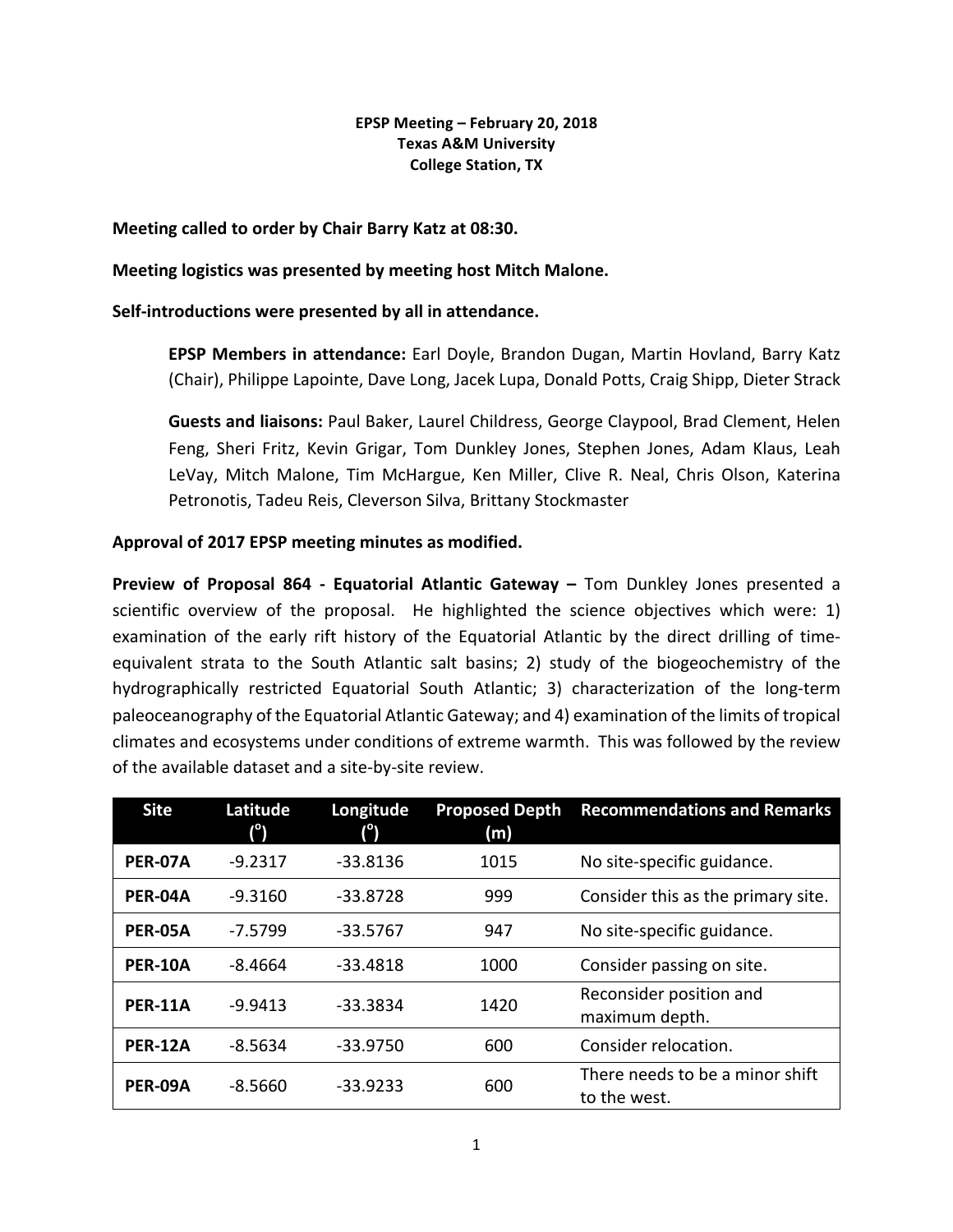| Site    | $\mathbf{I}^{\circ}$ | $(^\circ)$ | (m) | Latitude Longitude Proposed Depth Recommendations and Remarks |
|---------|----------------------|------------|-----|---------------------------------------------------------------|
| PER-08A | $-8.5625$            | $-33.9904$ | 400 | Potentially deepen.                                           |
| PER-06A | -8.4580              | -33.9700   | 920 | Consider relocation.                                          |

For the full review the panel has requested that interpreted and uninterpreted seismic data be provided at a common scale. The data be displayed at less of a vertical exaggeration than at the current meeting and that the vertical exaggeration be stated. Ensure that the depths requested include the logging tool length. Clear scales need to be incorporated into all graphics. Depth of proposed penetration needs to be clearly depicted by the "well sticks" on the seismic data. Detailed sea bed morphology/bathymetry is required for the shallower water sites. The discussion should include a discussion of the available surface geochemistry data.

**Preview of Proposal 859 – Amazon Margin** – Cleverson Silva presented an overview of the scientific rationale for the proposal. Sampling of the offshore Amazon basin would: 1) aid in the examination of the Amazon Cenozoic climatic evolution; 2) assist in the reconstruction of Cenozoic South American and South Atlantic climate; 3) better define the origins of the transcontinental Amazon River and the Amazon Fan; 4) extend the onshore sedimentary record into the marine system; and 5) gain a further understanding of the origins and evolution of the neo-tropical rain forest and it biodiversity. This discussion was followed by an overview of the available data and the proponents' perspective on environmental and safety issues. The site-bysite summary followed.

| <b>Site</b>   | Latitude    | Longitude $(°)$ | Proposed  | <b>Recommendations and</b>     |
|---------------|-------------|-----------------|-----------|--------------------------------|
|               | $(^\circ)$  |                 | Depth (m) | <b>Remarks</b>                 |
| <b>AM-03B</b> | 4.661765639 | $-50.025231$    | 1631      | No site-specific guidance.     |
| <b>AM-08A</b> | 4.68465323  | -50.09770589    | 1605      | No site-specific guidance.     |
| <b>AM-13A</b> | 4.69819453  | -50.11117101    | 1519      | No site-specific guidance.     |
| <b>AM-05A</b> | 4.590211167 | -50.06301725    | 1591      | Site should be relocated or    |
|               |             |                 |           | depth reduced.                 |
| <b>AM-06A</b> | 4.620270472 | -50.00417692    | 1705      | No site-specific guidance.     |
| <b>AM-07A</b> | 5.073426194 | -50.40431625    | 2203      | Concern expressed below green  |
|               |             |                 |           | reflector, need a better       |
|               |             |                 |           | explanation, better image or a |
|               |             |                 |           | new location.                  |
| <b>AM-11A</b> | 4.76049915  | -50.18515796    | 1995      | No site-specific guidance.     |
| <b>AM-12A</b> | 4.71438277  | -50.13066275    | 2213      | Shift in a direction toward a  |
|               |             |                 |           | lower shot point number.       |